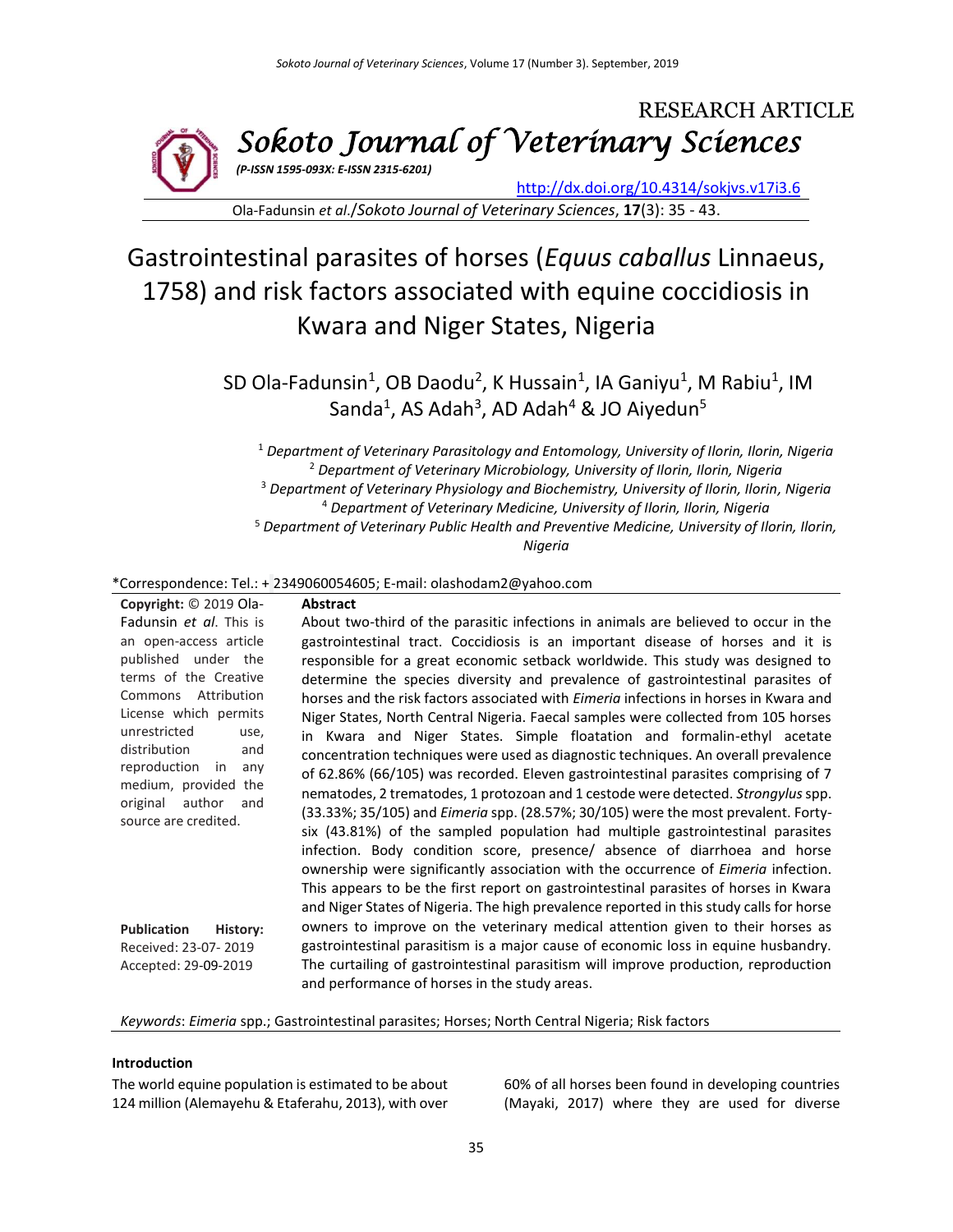purposes. Horse (*Equus caballus*) has long been domesticated by man and since then it has been a loyal friend and a trusted partner in man's day to day life. Horses play a vital role in many aspects of human life, either as livestock pets or companion animals (Bulgaru & Tudor, 2016; Ola-Fadunsin *et al*., 2018). Horses are known to be of importance to man in many ways, which includes working activities such as police service, pleasure riding, polo games, ceremonies, crowd control, entertainment, agriculture and research. Also, meat, milk, hide, bones, blood, hooves and pharmaceuticals are other important products derived from horses (Abiola *et al*., 2016; Ola-Fadunsin *et al*., 2018). Horses are associated with royalty and some special traditional festivals in some parts of Nigeria (Ehizibolo *et al*., 2012; Ola-Fadunsin *et al*., 2018).

Equines are generally considered as hardy and resistant animals. Despite this belief, they do suffer from a number of diseases (Takele & Nibret, 2013) including parasitism which causes a major impact on their production in the tropics including Nigeria (Regassa & Yimer, 2013; Ola-Fadunsin *et al*., 2018). Equines harbor many species of parasites in their gastrointestinal tract, as it provides a suitable environment for their survival and proliferation (Regassa & Yimer, 2013; Umar *et al*., 2013). Parasites such as protozoa, trematodes, cestodes and nematodes are generally seen in apparently healthy horses (Wosu & Udobi, 2014). *Eimeria leuckarti*, *Eimeria solipedum* and *Eimeria uniungulata* are the *Eimeria* spp. known to affect horses (Effat *et al*., 2014; Taylor *et al*., 2016). Gastrointestinal parasitism is usually associated with signs such as weakness, emaciation, restlessness, unthriftiness, diarrhea, anaemia and sometimes intestinal obstruction or perforation (Umar *et al*., 2013) depending on the species and number of parasites present, the age, nutritional and immune status of the horse (Mezgebu *et al*., 2013; Belete & Derso, 2015).

A proper understanding of the epidemiology of a disease-causing agent is a prerequisite for the rational design of effective preventive and control programme against the disease. Although studies on gastrointestinal parasites of horses have been carried out in some States in North Central Nigeria, none has been conducted in Kwara and Niger States to the best of our knowledge. Therefore, this study was carried out to elucidate the species diversity and prevalence of gastrointestinal parasites of horses and the risk factors associated with *Eimeria* infections in horses in the study areas.

### **Materials and Methods**

#### *Study area and population*

The study was carried out in Ilorin (Kwara State), Bida and Kainji (Niger State) all in North Central Nigeria. Kwara State occupies an area of 35,705 Km<sup>2</sup> and lies between 8°05'–10°15'N and 2°73'–6°13'E, while Niger State occupies an area of  $68,925$  Km<sup>2</sup> and lies between 10°0'N and 6°0'E (NBS, 2016). The study population was recruited from institutional stables (Government Establishments, Agricultural Colleges and Security Agencies) and non-institutional stables (traditional and private).

#### *Sample collection*

About five grams of faecal samples were collected from 105 horses of both sexes and different age categories between March and October, 2018. Samples were collected immediately after defecation into clean and sterile polyethene bags and the collected samples were labeled accordingly and placed in cool boxes. The samples were immediately transported to the Parasitology Laboratory of the Faculty of Veterinary Medicine, University of Ilorin, Nigeria for further processing.

### *Laboratory analysis*

Faecal samples were processed using the simple floatation and the formalin-ethyl acetate concentration techniques. The flotation technique was carried out as described by Soulsby (1982). Briefly, 2 grams of each faecal sample were placed in universal bottles and mixed with little quantities of saturated sodium chloride solution. This mixture was then sieved into a test tube. Afterward, the filtrate was filled to the brim (forming a meniscus) with more of the saturated sodium chloride solution and a clean cover slip was gently placed on top of the test tube whereby avoiding spillage. The cover slip was left for about 20 minutes; afterwards, the cover slip (having the harvested eggs) was placed on a clean glass slide for microscopic examination.

The formalin-ethyl acetate concentration technique was carried out as described by Cheesbrough (2009). Briefly, about 2 grams of each faeces were dissolved in 10% formalin and sieved in to a plastic test tube to the 7 ml mark and allowed to stand for few minutes. Three (3) ml of ethyl acetate were added. The tube was closed, vigorously shaken by hand for 1 min and centrifuged at 3000rpm for 5 min. The debris plug was loosened and the top three layers were discarded. Iodine stain preparation was made with the sediment and the entire sediment was examined on a clean glass slide and covered with a clean cover slip. All the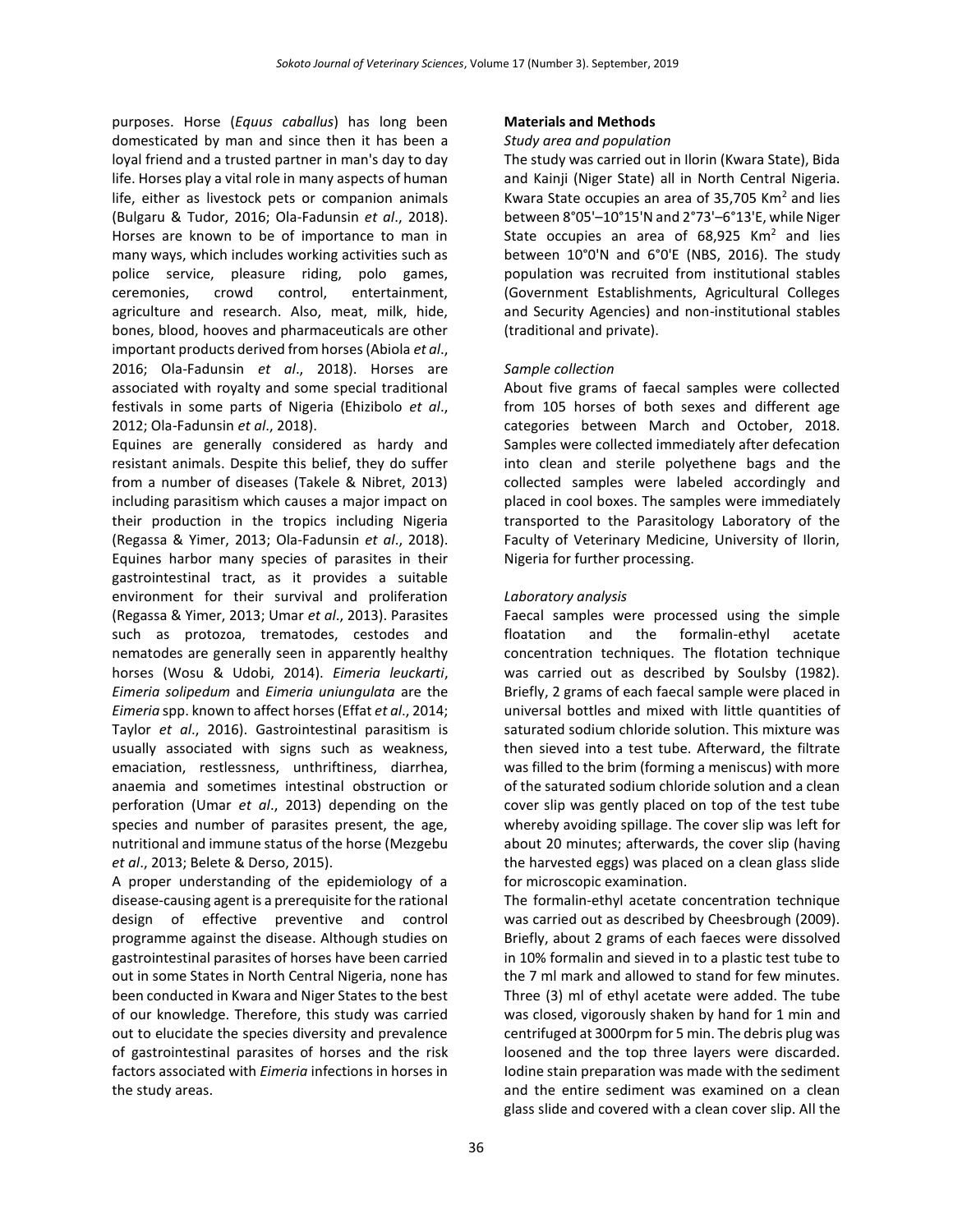processed samples were examined using 10X and 40X objective lenses.

*Identification of Eimeria oocyst and helminth eggs* The oocysts and eggs from the processing methods mentioned above were identified using the keys as described by Soulsby (1982) and Taylor *et al*. (2016).

#### *Determination of positivity*

Samples that were positive in one or both of the tests carried out were considered positive for the gastrointestinal parasite(s) detected.

## *Data collection*

Information on the potential risk factors were recorded during sample collection by using a wellstructured, interviewer-administered questionnaire containing open-ended and closed ended questions. The sex and presence or absence of diarrhoea were determined by observation. The body condition scores (poor, moderate and good) were estimated based on the published guideline as documented by the National Equine Welfare Council (2009).

## *Statistical analysis*

Data were initially entered in Microsoft office Excel version 2010 for the determination of absolute frequencies and percentages (%). Chi-square (Univariable model) test for discrete variables at 95% confidence interval at *P*<0.05 was used to determine the associations of potential risk factors with the presence/ absence of *Eimeria* oocysts. The Statistical Package for the Social Sciences (SPSS, Chicago, Illinois, USA) for windows version 22.0 was used for all analysis. A *P*-value < 0.05 was considered statistically significant in all the analyses.

## **Results**

There was no significant association between the potential risk factors and the prevalence of helminth infection. Of the total 105 horses sampled, 66 (62.86%) were positive for gastrointestinal parasite(s) infection. Eleven gastrointestinal parasites were detected in this study comprising of 7 nematodes (*Oxyuris equi*, *Parascaris equorum*, *Trichostrongylus axei*, *Strongylus* spp., *Dictyocaulus arnfieldi*, *Habronema muscae* and *Strongyloides westeri*); 2 trematodes (*Gastrodiscus aegyptiacus* and *Dicrocoelium dendriticum*); 1 protozoan (*Eimeria* spp.) and 1 cestode (*Anoplocephala* spp.). *Strongylus*

spp. was the most prevalent GI parasite infecting 35 (33.33%) of the total sampled population, while *Eimeria* spp. was the next representing 28.57% of the sampled population. *Habronema muscae* and *Dicrocoelium dendriticum* were the least prevalent GI parasites representing 3.81% and 1.90% of the sampled population respectively (Figure 1).

The infection patterns of gastrointestinal parasites of horses in North Central Nigeria were presented in tables 1 to 6. Twenty (19.05%) out of the 105 sampled horses were infected with one GI parasite, with *Strongylus* spp. and *Eimeria* spp. being the most prevalent in this category (Table 1). In the two GI parasites infection catagory, *Eimeria* spp. + *Strongylus*  spp. was the most prevalent (Table 2). A total of 9.52% of the sampled population was concurrently infected with three GI parasites, with *Eimeria* spp. + *Strongylus* spp. + *Dictyocaulus arnfieldi* being the most prevalent (Table 3). Five of the 105 sampled horses representing 4.76% were having four GI parasites co-infection (Table 4). The infection pattern of *Eimeria* spp. + *Trichostrongylus axei* + *Strongylus*  spp. + *Dictyocaulus arnfieldi* + *Strongyloides westeri* was the most prevalent in the five GI parasites coinfection category (Table 5). Of the sampled horses, two (1.90%) were infected with six GI parasites coinfection (Table 6).

The prevalence of *Eimeria* infections among horses increased with age. Females were 1.96 times more likely to be infected compared to their male counterparts. Horses with poor body condition score were 2.78 times more likely to be infected with *Eimeria* spp. compared to horses with moderate body condition score, while horse with good body condition score were 3.57 times less likely to be infected with *Eimeria* spp. compared to horses with poor body condition score. Horses with diarrhoea were 4.12 times more likely to be infected with *Eimeria* infections compared to horses that are not diarrhoearic. There was a higher tendency (7.76) of coccidiosis among horses raised in institutional stables than those raised in non-institutional stables. There was no significant difference in the prevalence of equine coccidiosis among the sampled States, although the prevalence was higher in Niger State compared to Kwara State. The association between body condition score, presence/ absence of diarrhoea and horse ownership with the prevalence of equine coccidiosis was statistically significant (*P*<0.05) (Table 7).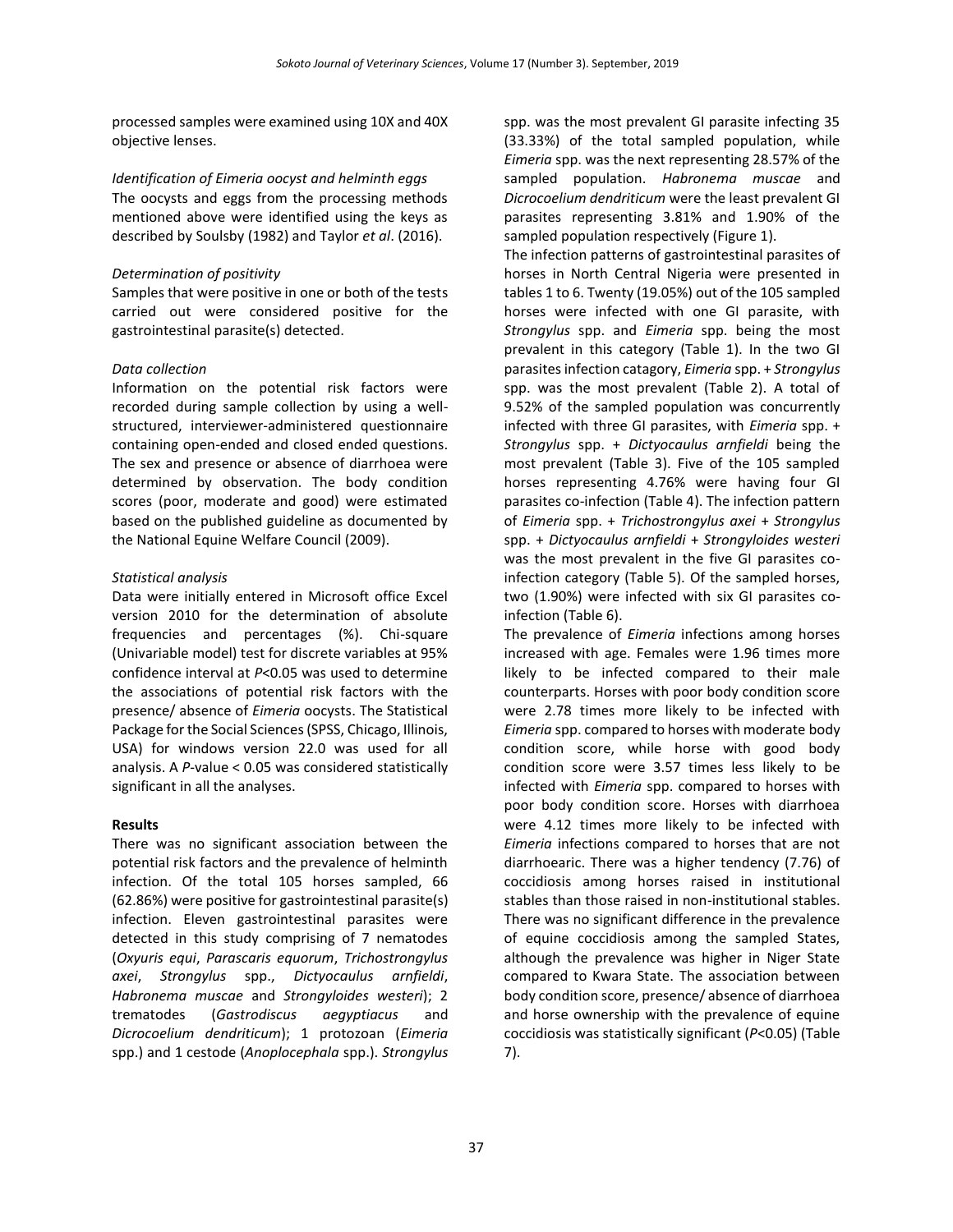

**Figure 1:** Total prevalence (%) of gastrointestinal parasites of horses in Kwara and Niger States, North central Nigeria

**Table 1:** Prevalence of single gastrointestinal parasite infection among horses in Kwara and Niger States, North Central Nigeria (n=105)

| <b>Gastrointestinal parasite infection</b> | Number (%) | 95% CI       |
|--------------------------------------------|------------|--------------|
| Eimeria spp.                               | 4(20.00)   | 6.70; 41.49  |
| Oxyuris equi                               | 1(5.00)    | 0.25; 22.28  |
| Anoplocephala spp.                         | 1(5.00)    | 0.25; 22.28  |
| Parascaris equorum                         | 2(10.00)   | 1.71; 29.29  |
| Trichostrongylus axei                      | 1(5.00)    | 0.25; 22.28  |
| Strongylus spp.                            | 6(30.00)   | 13.16;52.28  |
| Gastrodiscus aegyptiacus                   | 3(15.00)   | 3.96; 35.61  |
| Habronema muscae                           | 1(5.00)    | 0.25; 22.28  |
| Dicrocoelium dendriticum                   | 1(5.00)    | 0.25; 22.28  |
| <b>Total</b>                               | 20 (19.05) | 12.38: 27.40 |

#### **Discussion**

The overall prevalence of 62.86% reported in our study is lower than of previous studies conducted in Nigeria, where 70.8% and 76.1% prevalences were reported by Umar *et al*. (2013) and Wosu & Udobi (2014) in their respective studies conducted in Kaduna and Abuja. Lower prevalence of 60.80% has been reported in Ethiopia (Regassa & Yimer, 2013) and 28.57% in Romania (Bulgaru & Tudor, 2016), while higher prevalences of 80.95% and 84.76% had been reported in Ethiopia (Mezgebu *et al*., 2013) and Nepal (Oli & Subedi, 2018) respectively. The differences in the prevalence could be attributed to the season of sampling, climatic and environmental differences, management practice, level of stable hygiene, breeding-related conditions, diagnostic technique carried out and nutritional and immune status of the studied horses.

Also, differences in the environment-host interaction, environment-parasitic interaction and host-parasite interaction (Radostitis *et al*., 2000; Belete & Derso, 2015) may have contributed to the varying prevalence rates.

We detected eleven different GI parasites in our study as against the fewer numbers detected in previous studies conducted in Nigeria (Ehizibolo *et al*., 2012; Umar *et al*., 2013; Wosu & Udobi 2014). The higher number detected could be attributed to the better sensitivity of the formalin-ethyl acetate concentration technique used in this study, which the preferred method for the detection of GI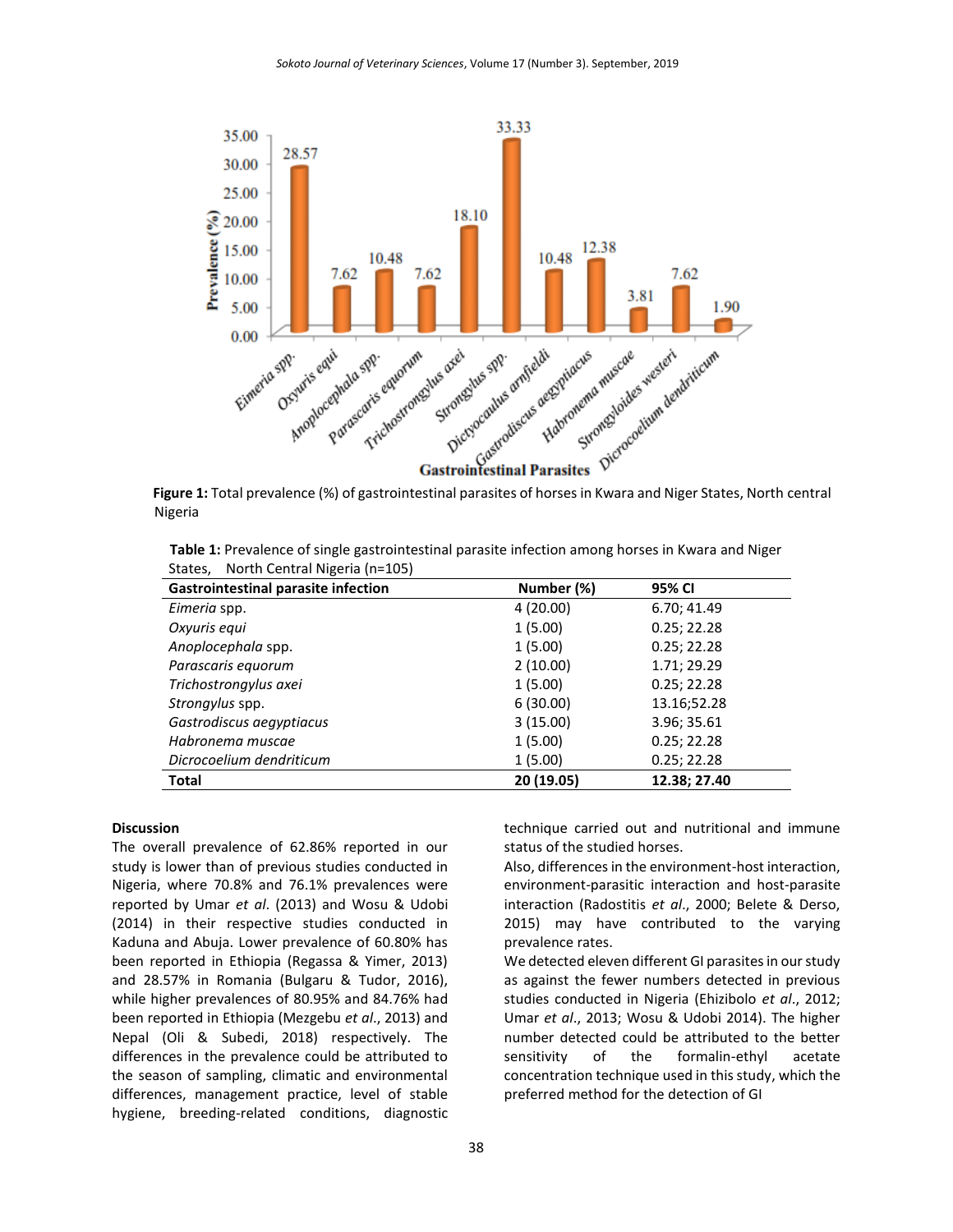| Table 2: Prevalence of two gastrointestinal parasites co-infection among horses in Kwara and Niger States, North Central |
|--------------------------------------------------------------------------------------------------------------------------|
| Nigeria (n=105)                                                                                                          |

| Gastrointestinal parasites infection          | Number (%) | 95% CI       |
|-----------------------------------------------|------------|--------------|
| Eimeria spp. + Anoplocephala spp.             | 1(3.85)    | 0.19; 17.54  |
| Eimeria spp. + Parascaris equorum             | 1(3.85)    | 0.19; 17.54  |
| Eimeria spp. + Trichostrongylus axei          | 1(3.85)    | 0.19; 17.54  |
| Eimeria spp. + Strongylus spp.                | 4(15.38)   | 5.09; 33.06  |
| Eimeria spp. + Dictyocaulus arnfieldi         | 2(7.69)    | 1.31; 23.16  |
| Eimeria spp. + Gastrodiscus aegyptiacus       | 3(11.54)   | 3.02; 28.27  |
| Eimeria spp. + Habronema muscae               | 1(3.85)    | 0.19; 17.54  |
| Eimeria spp. + Strongyloides westeri          | 1(3.85)    | 0.19; 17.54  |
| Oxyuris equi + Anoplocephala spp.             | 1(3.85)    | 0.19; 17.54  |
| Oxyuris equi + Strongylus spp.                | 1(3.85)    | 0.19; 17.54  |
| Anoplocephala spp. + Parascaris equorum       | 1(3.85)    | 0.19; 17.54  |
| Anoplocephala spp. + Gastrodiscus aegyptiacus | 1(3.85)    | 0.19; 17.54  |
| Parascaris equorum + Strongylus spp.          | 1(3.85)    | 0.19; 17.54  |
| Trichostrongylus axei + Strongylus spp.       | 6(23.08)   | 9.92; 41.95  |
| Strongylus spp. + Strongyloides westeri       | 1(3.85)    | 0.19; 17.54  |
| Total                                         | 26 (24.76) | 17.22; 33.68 |

**Table 3:** Prevalence of three gastrointestinal parasites co-infection among horses in Kwara and Niger States, North Central Nigeria (n=105)

| Gastrointestinal parasites infection                                | Number (%) | 95% CI      |
|---------------------------------------------------------------------|------------|-------------|
| Eimeria spp. + Anoplocephala spp. + Dictyocaulus arnfieldi          | 1(10.00)   | 0.50; 40.35 |
| Eimeria spp. + Trichostrongylus axei + Strongylus spp.              | 1(10.00)   | 0.50; 40.35 |
| Eimeria spp. + Strongylus spp. + Dictyocaulus arnfieldi             | 2(20.00)   | 3.50; 51.95 |
| Oxyuris equi + Trichostrongylus axei + Strongylus spp.              | 1(10.00)   | 0.50; 40.35 |
| Oxyuris equi + Strongylus spp. + Dictyocaulus arnfieldi             | 1(10.00)   | 0.50; 40.35 |
| Oxyuris equi +Strongylus spp. + Gastrodiscus aegyptiacus            | 1(10.00)   | 0.50; 40.35 |
| Anoplocephala spp. + Trichostrongylus axei + Strongylus spp.        | 1(10.00)   | 0.50; 40.35 |
| Strongylus spp. + Dictyocaulus arnfieldi + Dicrocoelium dendriticum | 1(10.00)   | 0.50; 40.35 |
| Strongylus spp. + Habronema muscae + Strongyloides westeri          | 1(10.00)   | 0.50; 40.35 |
| Total                                                               | 10 (9.52)  | 4.94; 16.32 |

**Table 4:** Prevalence of four gastrointestinal parasites co-infection among horses in Kwara and Niger States, North Central Nigeria (n=105)

| Gastrointestinal parasites infection                                                 | Number (%) | 95% CI      |
|--------------------------------------------------------------------------------------|------------|-------------|
| Eimeria spp. + Oxyuris equi + Anoplocephala spp. + Parascaris equorum                | 1(20.00)   | 1.00; 66.56 |
| Eimeria spp. + Anoplocephala spp. + Trichostrongylus axei + Strongylus spp.          | 1(20.00)   | 1.00; 66.56 |
| Eimeria spp. + Parascaris equorum + Trichostrongylus axei + Gastrodiscus aegyptiacus | 1(20.00)   | 1.00; 66.56 |
| Eimeria spp. + Trichostrongylus axei + Strongylus spp. + Strongyloides westeri       | 1(20.00)   | 1.00; 66.56 |
| Trichostrongylus axei + Strongylus spp. + Gastrodiscus aegyptiacus + Strongyloides   |            | 1.00; 66.56 |
| westeri                                                                              |            |             |
| Total                                                                                | 5(4.76)    | 1.77; 10.24 |

**Table 5:** Prevalence of five gastrointestinal parasites co-infection among horses in Kwara and Niger States, North Central Nigeria (n=105)

| Gastrointestinal parasites infection                                                            | Number   | 95% CI     |
|-------------------------------------------------------------------------------------------------|----------|------------|
|                                                                                                 | (%)      |            |
| Eimeria spp. + Anoplocephala spp. + Trichostrongylus axei + Dictyocaulus arnfieldi +            | 1(33.33) | 1.67;      |
| Gastrodiscus aegyptiacus                                                                        |          | 86.80      |
| Eimeria spp. + Trichostrongylus axei + Strongylus spp. + Dictyocaulus arnfieldi + Strongyloides |          | 13.2;      |
| westeri                                                                                         |          | 98.33      |
| Total                                                                                           | 3(2.86)  | 0.73; 7.58 |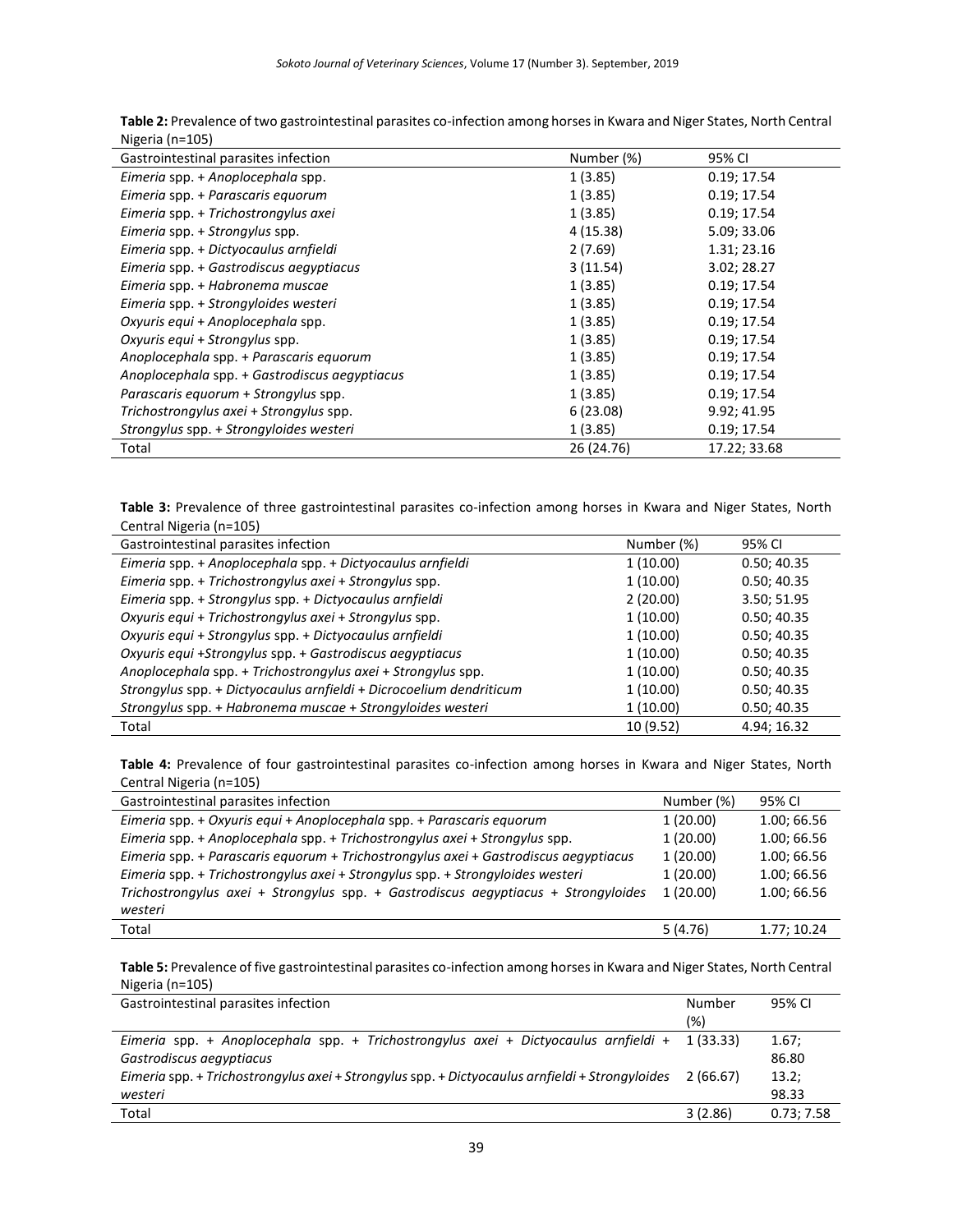**Table 6:** Prevalence of six gastrointestinal parasites co-infection among horses in Kwara and Niger States, North Central Nigeria (n=105)

| Gastrointestinal parasites infection                                                 | Number (%) | 95% CI      |
|--------------------------------------------------------------------------------------|------------|-------------|
| Eimeria spp. + Strongylus spp. + Dictyocaulus arnfieldi + Gastrodiscus aegyptiacus + | 1 (50.00)  | 2.50; 97.50 |
| Habronema muscae + Strongyloides westeri                                             |            |             |
| Oxyuris equi + Anoplocephala spp. + Parascaris equorum + Trichostrongylus axei +     | 1 (50.00)  | 2.50; 97.50 |
| Strongylus spp. + Gastrodiscus aegyptiacus                                           |            |             |
| Total                                                                                | 2(1.90)    | 0.32; 6.15  |

**Table 7:** Prevalence and risk factors associated with *Eimeria* infections among horses in Kwara and Niger States, North Central Nigeria

| <b>Risk Factors</b>            | $Eimeria + (\%)$ | $Eimeria - (\%)$ | OR   | 95% CI         | P value             |
|--------------------------------|------------------|------------------|------|----------------|---------------------|
| Age                            |                  |                  |      |                |                     |
| Young (<4 years) $a$           | 1(11.11)         | 8 (88.89)        | 1.00 |                |                     |
| Adult (>4 - <15 years)         | 27 (29.35)       | 65 (70.65)       | 3.29 | $0.49 - 76.92$ | 0.27                |
| Aged (> 15 years)              | 2(50.00)         | 2(50.00)         | 6.52 | $0.35 - 26.19$ | 0.22                |
| Sex                            |                  |                  |      |                |                     |
| Male <sup>a</sup>              | 27 (27.55)       | 71 (72.45)       | 1.00 |                |                     |
| Female                         | 3(42.86)         | 4(57.14)         | 1.96 | $0.35 - 10.07$ | 0.41                |
| Body condition score           |                  |                  |      |                |                     |
| Poor <sup>a</sup>              | 13 (46.43)       | 15 (53.57)       | 1.00 |                |                     |
| Moderate                       | 11 (23.91)       | 35 (76.09)       | 0.36 | $0.13 - 0.99$  | 0.04 <sup>b</sup>   |
| Good                           | 6(19.35)         | 25 (80.65)       | 0.28 | $0.08 - 0.90$  | 0.03 <sup>b</sup>   |
| Diarrhoea                      |                  |                  |      |                |                     |
| Absent <sup>a</sup>            | 20 (22.99)       | 67 (77.01)       | 1.00 |                |                     |
| Present                        | 10 (55.56)       | 8(44.44)         | 4.12 | $1.42 - 12.33$ | 0.01 <sup>b</sup>   |
| Ownership                      |                  |                  |      |                |                     |
| Non-institutional <sup>a</sup> | 2(6.90)          | 27 (93.10)       | 1.00 |                |                     |
| Institutional                  | 28 (36.84)       | 48 (63.16)       | 7.76 | $1.96 - 51.67$ | < 0.01 <sup>b</sup> |
| <b>States</b>                  |                  |                  |      |                |                     |
| Kwara <sup>a</sup>             | 16 (27.12)       | 43 (72.88)       | 1.00 |                |                     |
| Niger                          | 14 (30.43)       | 32 (69.57)       | 1.17 | $0.49 - 2.78$  | 0.71                |

OR=Odds Ratio, CI=Confidence Interval

a Reference category

<sup>b</sup> Significant

parasites in many laboratories in most parts of the world (Truant *et al*., 1981; Lier *et al*., 2009) as the technique separates parasites from fats and faecal debris.

Nematodes were the most numerous and prevalent GI parasites detected in our study with *Strongylus* spp. being the most prevalent among all. Nematodes have been reported to be the most numerous, prevalent, common and most diverse group of GI helminth of horses (Belete & Derso, 2015; Bulgaru & Tudor, 2016).

The fact that *Strongylus* spp. was the most prevalent parasite in our study concurs with reports from previous researchers in Nigeria (Ehizibolo *et al*., 2012; Umar *et al*., 2013; Wosu & Udobi, 2014), Pakistan (Khan *et al*., 2017) and Nepal (Oli & Subedi, 2018). The high prevalence of nematodes (*Strongylus* spp.) recorded may be due to the direct life cycle of this group of helminths where an intermediate host is not required, thereby making infection easier and completion of lifecycle faster. *Strongylus edentatus*, *Strongylus vulgaris* and *Strongylus equinus* are the *Strongylus* species known to infect horses and they are worldwide in distribution. *Strongylus equinus* is known to be the relatively least prevalent and least abundant among the other members of the genus (Taylor *et al*., 2016). *Eimeria* species has been reported to be the most important GI protozoan that affects horses within Nigeria (Useh *et al*., 2005; Ehizibolo *et al*., 2012) and outside Nigeria (Belete & Derso, 2015; Oli & Subedi, 2018).

The high prevalence of multiple gastrointestinal parasites infection we recorded is expected as horses are known to harbour several species of parasites at any given time (Ehizibolo *et al*., 2012; Wannas *et al*., 2012; Umar *et al*., 2013; Samuel *et al*., 2015). The multiple gastrointestinal parasite infection reported might be attributed to the animal grazing preference,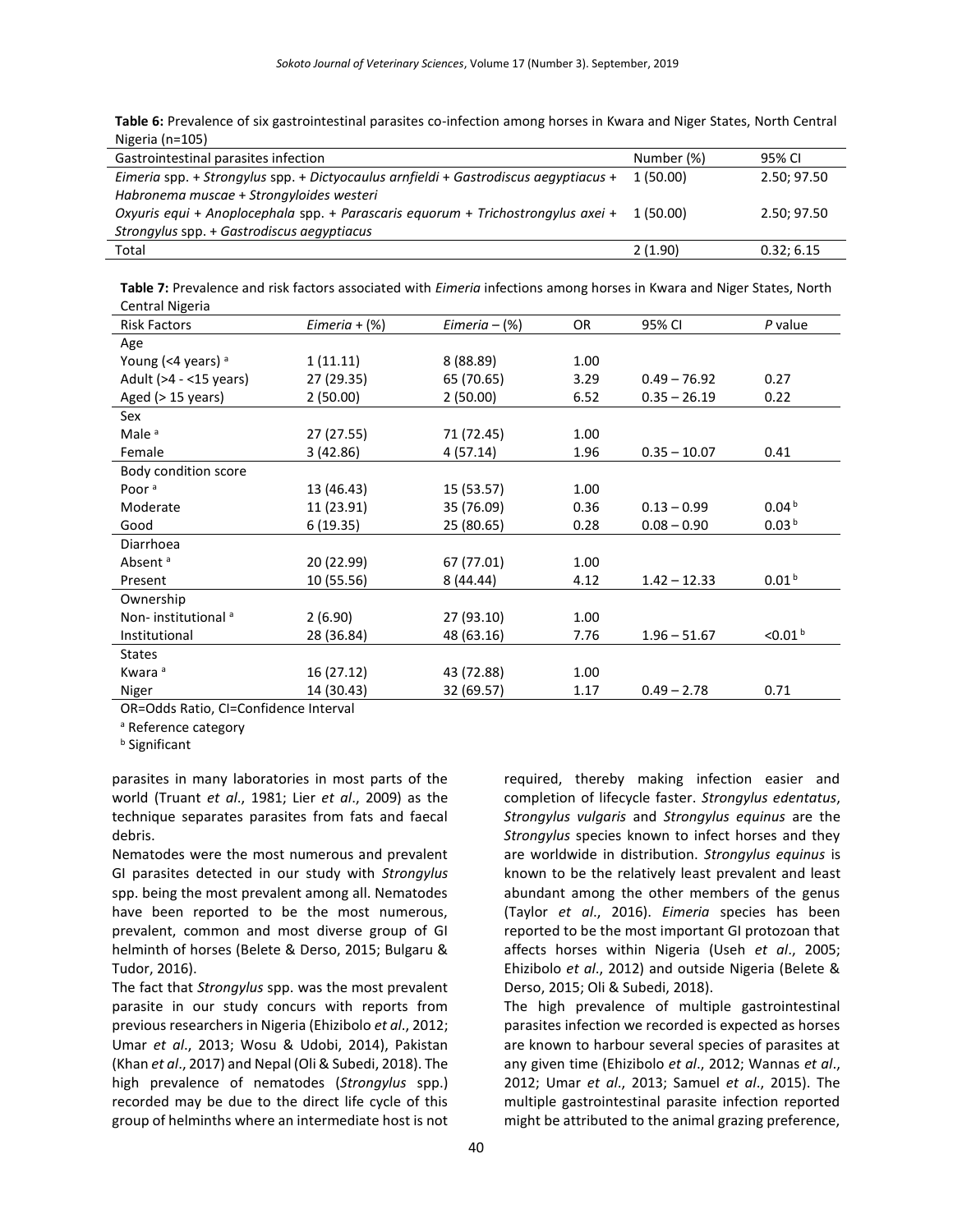favourable climatic conditions and rate of environmental contamination with viable helminth eggs and sporulated oocysts at a particular time, which to a great extent can determine the establishment of mixed infection (Ola-Fadunsin *et al*., 2019).

Contrary to expected outcome that foals and young horses are more susceptible to *Eimeria* infections compared to adult horses (Effat *et al*., 2014; Gülegen *et al*., 2016; Taylor *et al*., 2016; Dubey & Bauer, 2018), we observed that the prevalence of *Eimeria* infections increased with age. Our finding may be attributed to the reduced medical attention given to adult horses as it pertains to *Eimeria* infection treatment, because it is erroneously believed by horse owners that adult horses are resistant to the infection. Adult animals are not totally resistant to infection, as a result, small numbers of parasites manage to complete their life cycle and usually cause no detectable harm with the adult animals serving as a means of contaminating the environment (Taylor *et al*., 2016).

There was no bias in the infection of *Eimeria* spp. among sex as both genders were significantly infected, although female showed a higher prevalence compared to male. Similar finding has been documented by Gülegen *et al.* (2016) where they reported no significant differences in the prevalence of *Eimeria* infections between genders. The higher prevalence recorded in female horses could be attributed to stress associated with gestation, parturition and lactation.

Body condition score is a reliable sign of parasitic burden and can serve as a useful indicator to identify horses that require a immediate attention against gastrointestinal parasitic infections (Ehizibolo *et al*., 2012; Worku & Afera, 2012; Tesfu *et al*., 2014; Samuel *et al*., 2015). In line with this, we observed that horses with poor body condition score were more prone to coccidiosis than horses with better body condition score. Our findings may be attributed to the coccidial activities in their gastrointestinal tracts depriving them of adequate absorption and assimilation of digested nutrients resulting in emaciation and cachexia. On the other hand, poor nutrition may affect the immune status of horses making it easier for them to succumb to *Eimeria* infection.

We observed that horses with diarrhoea were more prone to coccidiosis than those without diarrhoea. Intermittent diarrhoea is the major clinical sign associated with equine coccidiosis (Taylor *et al*., 2016) as this clinical sign (diarrhoea) can be due to the pathogenesis of *Eimeria* spp. where it erodes the epithelia layer of the intestine. Also, other factors (such as nutrition, management, health status of the horses, etc) can lead to diarrhoea in horses and this may negatively affect the immune status, making them prone to Eimeriosis. Long duration of diarrhoea will result to emaciation and cachexia which translates to poor body condition score.

It was observed that horses raised in institutional stables were much more prone to coccidiosis compared to those raised in non-institutional stables. This may be attributed to the fact that most of the horses raised in institutional stables were kept on soiled floors which encourages the sporulation of *Eimeria* oocysts. Animal coccidiosis represents a major disease problem in all parts of the world where intensive rearing is practiced (Reid, 1978; Jatau, 2014; Taylor *et al*., 2016).

The non-significant difference in the prevalence of equine coccidiosis between Kwara and Niger States can be explained by the fact that both States have common boundary which favours the spread of diseases including coccidiosis. Anyway, the low prevalence recorded in Kwara State could be associated with the presence of the Veterinary Teaching Hospital (that provides prompt and adequate veterinary medical care) in Ilorin the capital of Kwara State.

In conclusion, the overall prevalence and number of gastrointestinal parasites of horses revealed in this study showed that gastrointestinal parasitism is of great concern in the study area. Diverse groups of gastrointestinal parasites (protozoan, nematodes, trematodes and cestodes) were detected amomg horses in the study area with *Strongylus* spp., *Eimeria* spp. and *Trichostrongylus axei* being the most prevalent. Gastrointestinal parasite infections occurred more as mixed infections. The occurrence of equine coccidiosis depends on the body condition score of the horse, presence/ absence of diarrhoea and horse ownership. The presence of these parasites will impact negatively on the overall wellbeing of this animal species. There is need for horse owners to improve on the veterinary medical attention given to their horses irrespective of the age categories and the sexes.

## **Acknowledgement**

We are deeply grateful to the horse owners and handlers for granting us access to their animals.

#### **Conflict of Interest**

The authors declare no conflict of interest among them.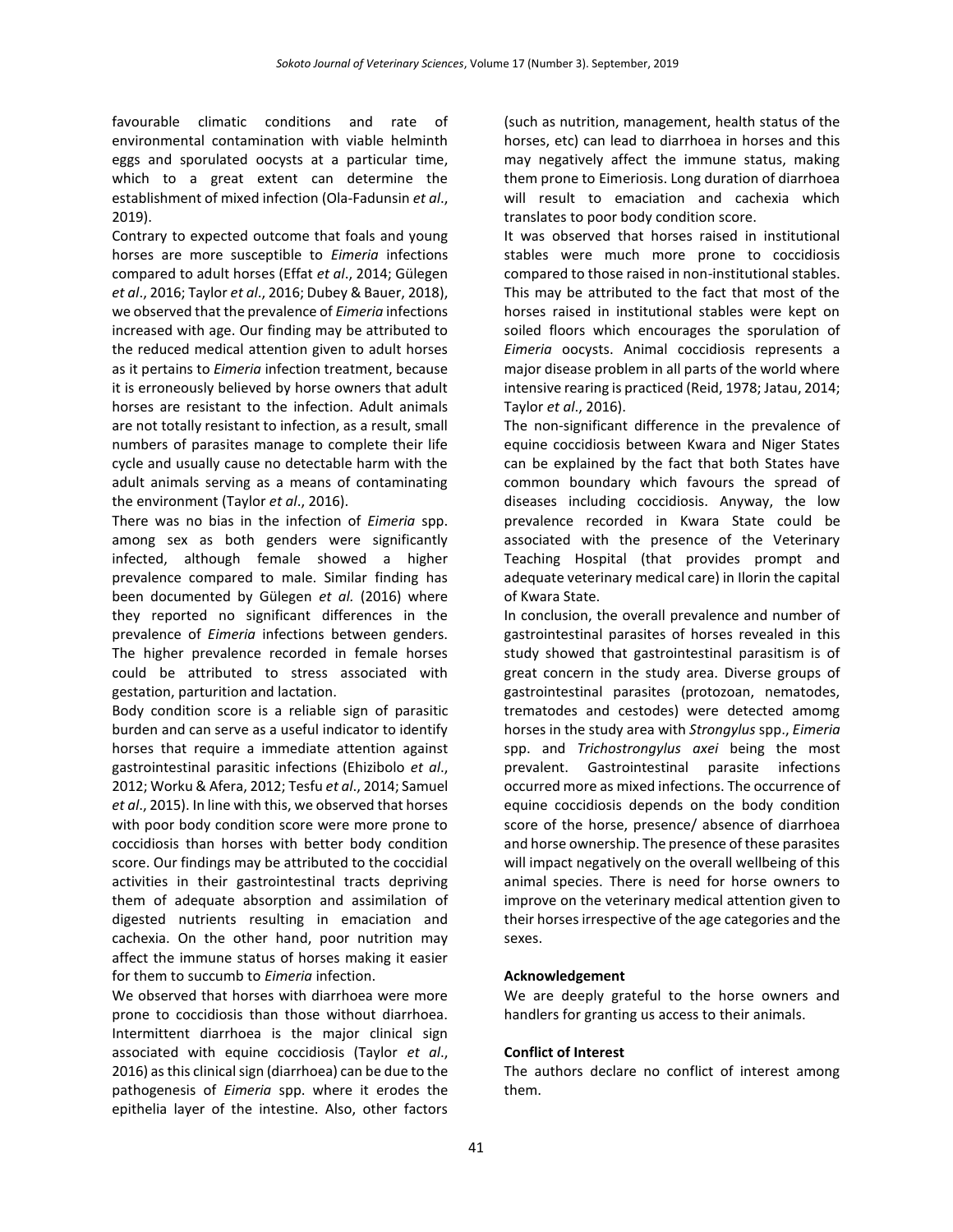#### **References**

- Abiola OJ, Olaogun SC, Emedoh OM & Olalekan TJ (2016). A retrospective study of ruminant cases presented between 1996 and 2005 at the Veterinary Teaching Hospital, University of Ibadan, Ibadan Nigeria. *International Journal of Livestock Research*, **6**(7): 16-23.
- Alemayehu R & Etaferahu Y (2013). Gastrointestinal parasites of equine in South Wollo Zone, North Eastern Ethiopia. *Global Veterinaria*, **11**(6): 824-830.
- Belete S & Derso S (2015). Prevalence of major gastrointestinal parasites of horses in and around Mekelle (Quiha and Wukro). *World Journal of Animal Science Research*, **3**(3): 1- 10.
- Bulgaru A & Tudor P (2016). The prevalence of helminth parasites in horses raised in modern conditions. *Scientific Works Series C Veterinary Medicine*, **61**(2): 271-274.
- Cheesbrough M (2009). *District Laboratory Practice in Tropical Countries*. Second edition. Cambridge University Press, Cambridge, UK. Pp 195-198.
- Dubey JP & Bauer C (2018). A review of *Eimeria*  infections in horses and other equids. *[Veterinary Parasitology](https://www.sciencedirect.com/science/journal/03044017)*, **[256](https://www.sciencedirect.com/science/journal/03044017/256/supp/C)**: 58-70.
- Effat KG, Amin A, Sajede GS & Hamid RA (2014). *Eimeria leuckarti* (Flesch, 1883; Reichenow, 1940) from worker horses and donkeys of Shahrekord, Iran. *International Journal of Advanced Biological and Biomedical Research*, **2**(6): 1980-1984.
- Ehizibolo DO, Kamani J, Ehizibolo PO, Egwu KO, Dogo GI & Salami-Shinaba JO (2012). Prevalence and significance of parasites of horses in some states of Northern Nigeria. *Journal of Equine Science*, **23**(1): 1-4.
- [Gülegen E,](https://www.ncbi.nlm.nih.gov/pubmed/?term=G%C3%BClegen%20E%5BAuthor%5D&cauthor=true&cauthor_uid=26904897) [Girisgin O,](https://www.ncbi.nlm.nih.gov/pubmed/?term=Girisgin%20O%5BAuthor%5D&cauthor=true&cauthor_uid=26904897) [Girisgin AO](https://www.ncbi.nlm.nih.gov/pubmed/?term=Girisgin%20AO%5BAuthor%5D&cauthor=true&cauthor_uid=26904897) & [Cirak VY](https://www.ncbi.nlm.nih.gov/pubmed/?term=Cirak%20VY%5BAuthor%5D&cauthor=true&cauthor_uid=26904897) (2016). *Eimeria leuckarti* infections in sport horses in Northwest Turkey, **129**(1-2): 52-55.
- Jatau ID (2014). Prevalence, identification and genetic diversity of *Eimeria* species in commercial poultry farms in Zaria and environs, Kaduna State, Nigeria. PhD dissertation. Ahmadu Bello University, Zaria, Nigeria. Pp 11.
- Khan A, Rizwan M, Samad A, Bugti FS, Khan MA, Achakzai SK, Naeem M, Sanya H, Akhtar W, Ashraf S, Irum N & Shakoor G (2017). Epidemiological prevalence and role of risk factors in the major gastrointestinal

parasites in the working equines. *Indo American Journal of Pharmaceutical Sciences*, **4**(10): 3923-3927.

Lier T, Simonsen GS, Wang T, Lu D, Haukland HH, Vennervald BJ & Johansen MV (2009). Low Sensitivity of the formol-ethyl acetate sedimentation concentration technique in low-intensity *Schistosoma japonicum* infections. *PLoS Neglected Tropical Diseases*,

doi:10.1371/journal.pntd.0000386.

- Mayaki AM (2017). Retrospective study of equine cases at the Veterinary Teaching Hospital, Usmanu Danfodiyo University, Sokoto, Nigeria (2001-2015). *Nigeria Veterinary Journal*, **38**(3): 208-214.
- Mezgebu T, Tafesi K & Tamiru F (2013). Prevalence of gastro-intestinal parasites of horses and donkeys in and around Gondar town, Ethiopia. *Open Journal of Veterinary Medicine,* **3**(6): 267-272.
- National Bureau of Statistics (NBS) (2016). Annual Abstract of Statistics. Federal Republic of Nigeria. Pp 3.
- National Equine Welfare Council (2009). *Equine Industry Welfare Guidelines Compendium for Horses, Ponies and Donkeys*. Third edition. [http://www.newc.co.uk.](http://www.newc.co.uk/)
- Ola-Fadunsin SD, Ganiyu IA, Hussain K & Rabiu M (2018). Occurrence of parasitic diseases of horses in Osun State, Nigeria: A retrospective evaluation. *Alexandria Journal of Veterinary Sciences*, **56**(1):175- 181.
- Ola-Fadunsin SD, Ganiyu IA, Rabiu M, Hussain K, Sanda IM, Musa SA, Uwabujo IP & Furo NA (2019). Epidemiology of gastrointestinal parasites of different avian species in Ilorin, North Central, Nigeria. *Journal of Advanced Veterinary and Animal Research*, **6**(1): 108- 116.
- Oli N & Subedi JR (2018). Prevalence of gastrointestinal parasites of horse (*equus caballus* Linnaeus, 1758) in seven village development committee of Rukum district, Nepal. *Journal of Institute of Science and Technology*, **22**(2): 70-75.
- Radostitis OM, Gay CC, Blood DC & Hinchcliff KW (2000). *Veterinary Medicine: A Textbook of Diseases of Cattle, Sheep, Pigs, Goats and Horses*. Tenth edition. W.B. Saunders Company, Philadelphia. Pp 1339-1352.